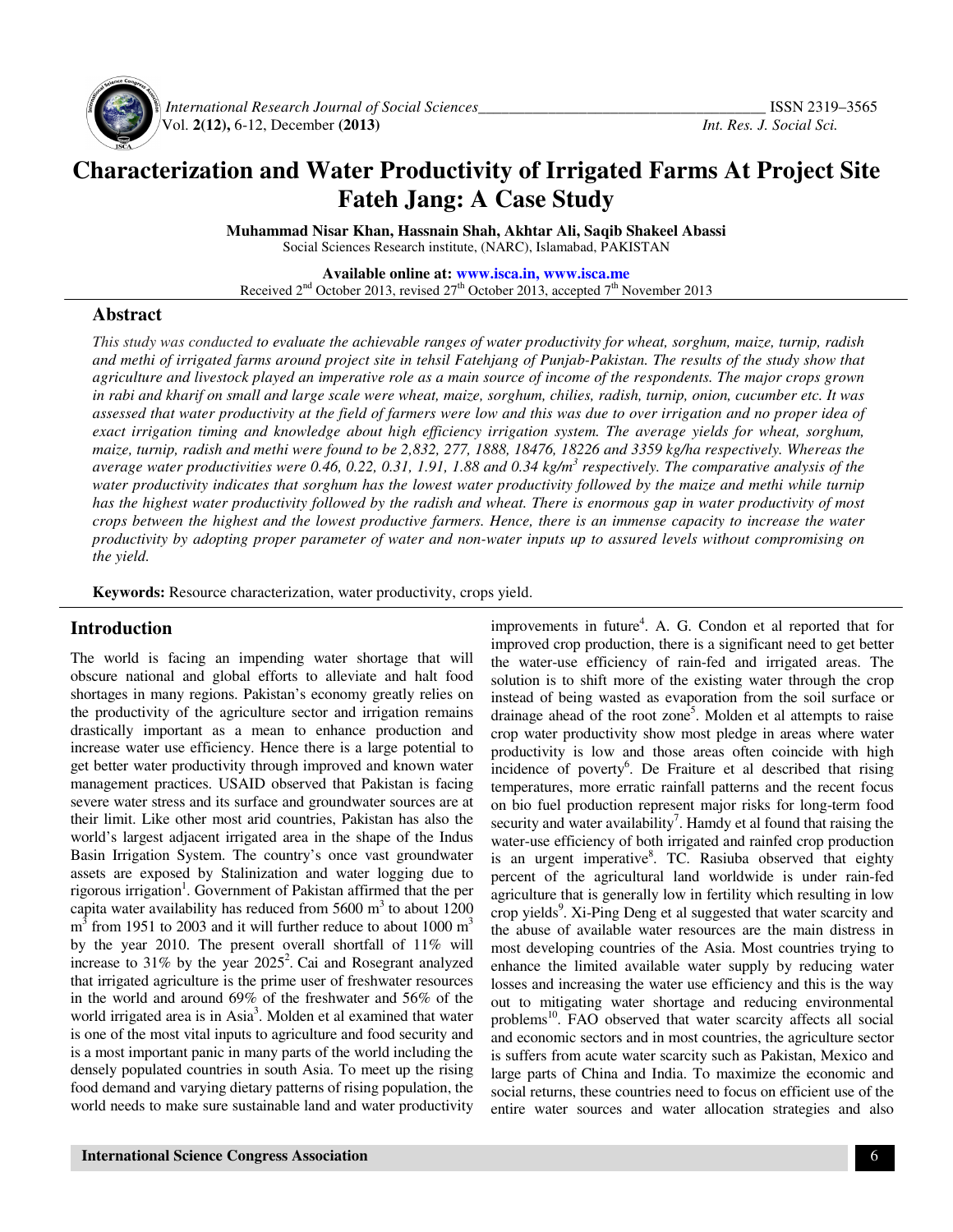enhance the water productivity of all sectors<sup>11</sup>. A. Raza et al considered that to ensure food security requires a multi disciplinary and an integrated approach that involves raising the efficiency of irrigation system, fertilizer and efficient methods of water application at field level to get better the overall water use considered that to ensure food security requires a multi disciplinary and an integrated approach that involves raising the efficiency of irrigation system, fertilizer and efficient methods of water application at field lev efficiency depends on the technology itself and on the manner to implement it. Pakistan is trying to handle efficiently the demand of the agricultural irrigated activities. The limited water resources are wastefully used and there is lack of consistency in water efficiency depends on the technology itself and on the manner to implement it. Pakistan is trying to handle efficiently the demand of the agricultural irrigated activities. The limited water resources are wastefully used a irrigated proportional to crop needs $13$ . Dinar documented that water scarcity not only fallout from quantitative or qualitative irrigated proportional to crop needs<sup>13</sup>. Dinar documented that water scarcity not only fallout from quantitative or qualitative scarcity, but also from futile use and poor water management<sup>14</sup>. Kijne et al stated that agricultural sector will need of more water to provide additional food, fiber and fuels in the coming  $dacades$ <sup>15</sup>.

Agriculture in Potwar region is entirely dependent upon rainwater and most of the agriculture is practiced through obsolete irrigation and outmoded cropping methods. As a result, the crops productivity is very low and available water in this water scarce region are not being used properly. Watershed concept is not being followed and upstream and downstream effects are not considered and social aspects ignored. The current project focuses on watershed rehabilitation for enhancing productivity of available water in this region. Keeping in view the circumstances it is extremely enviable to look at the Potwar agriculture from totally a new perspective. Kijne et al stated that agricultural sector will need of more water<br>to provide additional food, fiber and fuels in the coming<br>dacades<sup>15</sup>.<br>Agriculture in Potwar region is entirely dependent upon rainwater<br>and most of the a

**Objectives:** i. To characterize irrigated farm resource use around Project site. ii. To assess the water productivity at the selected farms. iii. To develop farmers linkages with the project activities for up scaling High Efficiency Irrigation System (HEIS).

### **Material and Methods**

**Description of the study area:** Fateh Jang is a town and the tehsil headquarters of Attock District in the Punjab Pakistan. It is located nearly 25 miles southwest of Islamabad, on the Rawalpindi-Kohat road. This study was carried out in village the Rawalpindi-Kohat road. This study was carried out in village<br>Thatti Gujran (Fateh Jang) of Punjab at irrigated farms near the watershed project site. This was contributed to improving water productivity at the farm level, avoiding the loss of water in agriculture and mitigating the effects of water scarcity in the dry areas. watershed project site. This was contributed to improving water<br>productivity at the farm level, avoiding the loss of water in<br>agriculture and mitigating the effects of water scarcity in the dry<br>areas.<br>**Data collection:** Th

purposively selected because of closest village at the project site. A total of 22 respondents were selected by simple random sampling method and the data were collected both of irrigated and rain-fed areas of the same respondent. The primary data was collected through formal survey using structured questionnaire. Each respondent was interviewed personally and information and data pertaining to all the relevant factors was collected. The respondents were briefed about the objectives of the study. These

desirable objectives, this study identified the issues that are unique to watersheds like identification of farmers having water resources at their farms. data collection. To achieve<br>identified the issues that<br>ication of farmers having wa



**Data Analysis:** The data collected for the present study was analyzed with the help of suitable software. Simple data analysis including frequency distribution, cross tabulation, percentage, and average was performed. Since the present study al water productivity, yield of crops, livestock, input use irrigation water productivity, yield of crops, livestock, input use irrigation<br>technology, water sources, rainfall information and on-farm irrigation practices of respondents. Water productivity is defined irrigation practices of respondents. Water productivity is defined as 'crop production per unit amount of water used' (Molden; 1997). So the method of analysis use in this study was valid for water productivity which is given as follows; **Data Analysis:** The data collected for the present study was analyzed with the help of suitable software. Simple data analysis including frequency distribution, cross tabulation, percentage, and average was performed. Sin

$$
WP = Yield (Kg) / Applied water (m3)
$$
 (1)

Variables used in this study were constructed by applying the different formulas followed in different government publications, which was also consistent with the definitions and relevant economic theories. To find out the relationship of selected variables with output, the data were analyzed by using the Ordinary Least Square (OLS) multiple regression technique. Variables used in this study were constructed by applying the different formulas followed in different government publications, which was also consistent with the definitions and relevant economic theories. To find out the

#### **Results and Discussion**

This chapter outlines the socio-economic characteristics and interpretation of the data about water productivity in the crops of sampled respondents in tehsil Fatehjang during 2012. The results of the study indicated that extensive water savings will allow farmers to plant more cash crops other than maize and wheat which improving their livelihoods through income generation.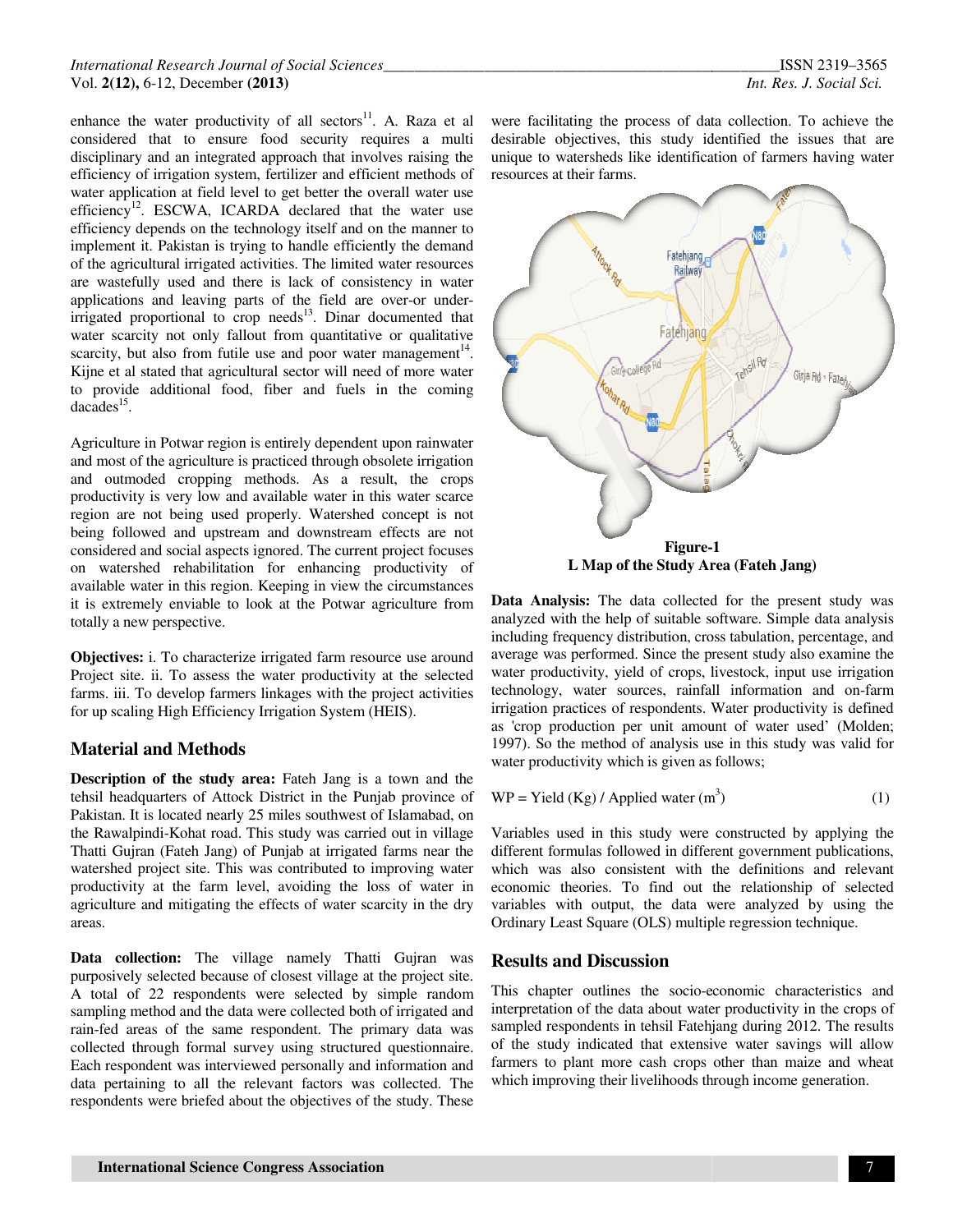**Farm Equipment of Sampled Respondents:** Table-1 presented the detail pertaining to the farm equipment of sampled respondents. The figures in the table shows that all the respondents were using tractor for cultivating their fields in which 36 % of the respondents have their own tractors while the remaining 64% were hired the tractors on rent basis. At irrigated farms, dug wells were used by 91% respondents and 9% were used stream as irrigation source in the field. Similarly 82% of the respondent were using water supply scheme provided by government, 14% were using dug wells and 4% were using hand pumps as a source of water for drinking and home consumption

**Water Productivity of Wheat:** Table-2 presented the water productivity of wheat per hectare at the farmer field. The lowest water productivity was  $0.23 \text{ kg/m}^3$  and the highest water

productivity was  $0.75 \text{ kg/m}^3$  indicating that there were a massive gap which needs to be bridged by sensitizing the farming community through different dissemination techniques like field days and demonstration at the site.

**Water Productivity of Sorghum:** Table-3 presented and compiling the water productivity of Sorghum. The minimum water productivity was  $0.01 \text{ kg/m}^3$  and the highest water productivity was  $0.07 \text{ kg/m}^3$ . The gap in water productivity between the highest and the lowest productive farmers were 0.06  $\text{kg/m}^3$ . Therefore it's indicating that the lowest productive farmers can increase their water productivity levels up to certain levels by keeping other things constant.

| . | $\cdots$ |                                              |  |
|---|----------|----------------------------------------------|--|
|   |          | Table-1                                      |  |
|   |          | <b>Farm Equipment of Sampled Respondents</b> |  |

.

| <b>Sources</b>             | <b>Farm Equipments</b> | <b>Frequency</b> | Percent |
|----------------------------|------------------------|------------------|---------|
| <b>Farm Traction Power</b> | Tractor                | 22               | 100     |
| Ownership of Tractor       | Owned                  |                  | 36      |
|                            | Rented                 | 14               | 64      |
| Irrigation Source at Farm  | Dug well               | 20               | 91      |
|                            | Stream                 |                  |         |
| Irrigation Source at Home  | Dug well               |                  | 14      |
|                            | Bore                   |                  |         |
|                            | Water supply           | 18               | 82      |

Survey Results 2012

**Table-2 Water Productivity of Wheat (per hectare) (1 inch= 25.4 mm)** 

|                |                   |                   |                   |      | $m$ aici i roductivity of velical (pci liccial c) (1 liicii– 20.4 liilli) |         |                      |
|----------------|-------------------|-------------------|-------------------|------|---------------------------------------------------------------------------|---------|----------------------|
| No. of         |                   | Depth of          | <b>Total</b>      | Rain | <b>Total Water</b>                                                        | Yield   | Water                |
|                | <b>Irrigation</b> | <b>Irrigation</b> | <b>Irrigation</b> | Fall | <b>Application</b> (                                                      |         | Productivity         |
| <b>Farmers</b> |                   | (mm)              | Depth (mm)        | (mm) | mm)                                                                       | (kg/ha) | (kg/m <sup>3</sup> ) |
|                | 6                 | 50.8              | 304.8             | 220  | 524.8                                                                     | 3952    | 0.75                 |
| $\overline{c}$ | 12                | 50.8              | 609.6             | 220  | 829.6                                                                     | 2371.2  | 0.29                 |
| 3              | 7                 | 76.2              | 533.4             | 220  | 753.4                                                                     | 4742.4  | 0.63                 |
| 4              | 4                 | 50.8              | 203.2             | 220  | 423.2                                                                     | 3161.6  | 0.75                 |
| 5              | 6                 | 50.8              | 304.8             | 220  | 524.8                                                                     | 3161.6  | 0.60                 |
| 6              | 6                 | 63.5              | 381               | 220  | 601                                                                       | 3161.6  | 0.53                 |
| $\overline{7}$ | 6                 | 50.8              | 304.8             | 220  | 524.8                                                                     | 1185.6  | 0.23                 |
| 8              | 6                 | 76.2              | 457.2             | 220  | 677.2                                                                     | 2371.2  | 0.35                 |
| 9              | 10                | 76.2              | 762               | 220  | 982                                                                       | 3161.6  | 0.32                 |
| 10             | 8                 | 50.8              | 406.4             | 220  | 626.4                                                                     | 1580.8  | 0.25                 |
| 11             | 6                 | 76.2              | 457.2             | 220  | 677.2                                                                     | 2371.2  | 0.35                 |
| 12             | 7                 | 50.8              | 355.6             | 220  | 575.6                                                                     | 2371.2  | 0.41                 |
| 13             | 5                 | 50.8              | 254               | 220  | 474                                                                       | 2371.2  | 0.50                 |
| 14             | $\tau$            | 76.2              | 533.4             | 220  | 753.4                                                                     | 3161.6  | 0.42                 |
| 15             | 6                 | 50.8              | 304.8             | 220  | 524.8                                                                     | 3161.6  | 0.60                 |
| 16             | $\tau$            | 50.8              | 355.6             | 220  | 575.6                                                                     | 3161.6  | 0.55                 |
| 17             | 10                | 76.2              | 762               | 220  | 982                                                                       | 2371.2  | 0.24                 |
| 18             | 8                 | 50.8              | 406.4             | 220  | 626.4                                                                     | 3161.6  | 0.50                 |
| <b>Total</b>   | 127               | 1079.5            | 7696.2            | 3960 | 11656.2                                                                   | 50980.8 | 8.27                 |

Survey Results 2012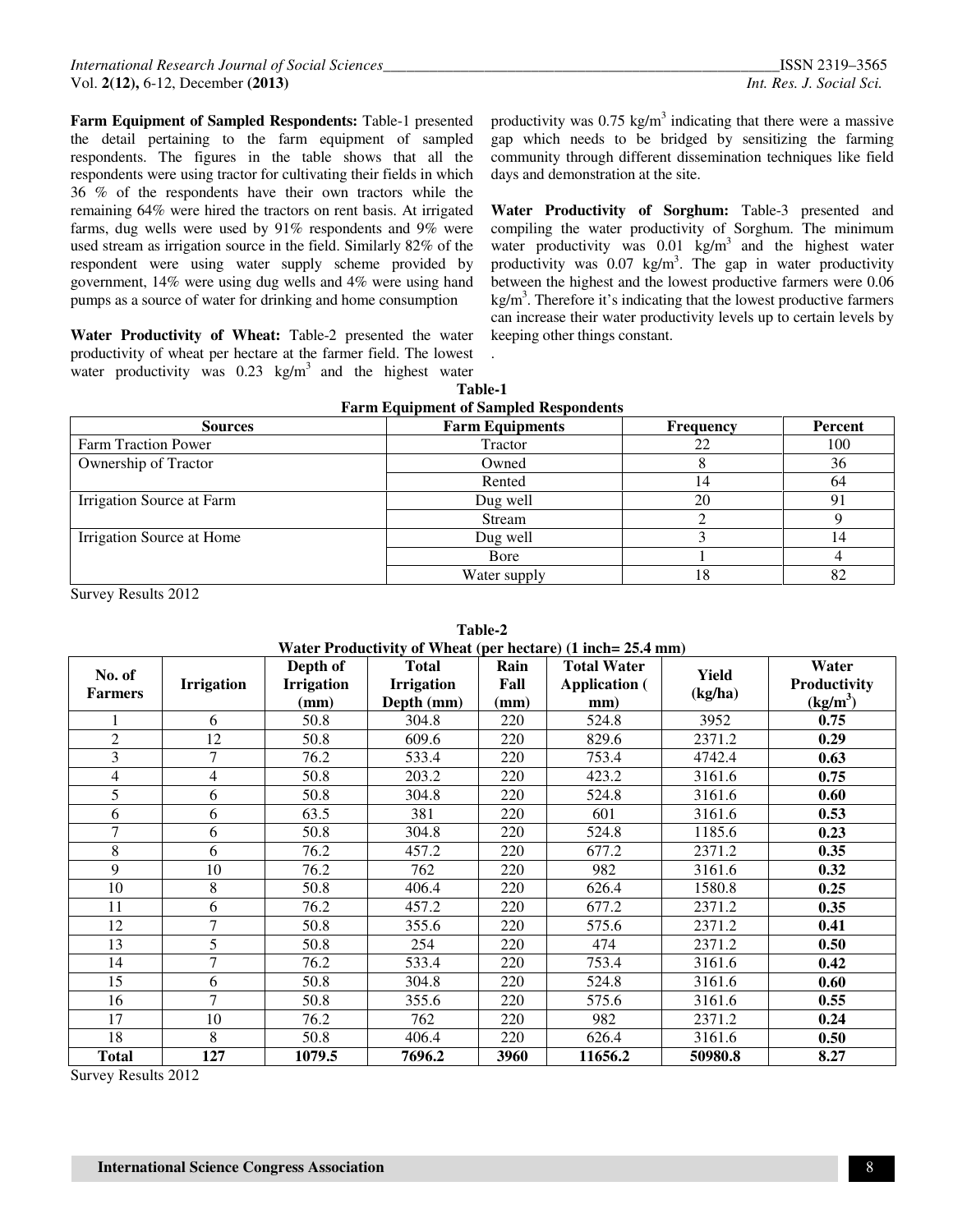| No. of<br><b>Farmers</b> | <b>Irrigation</b> | Depth of<br><b>Irrigation</b><br>$(\mathbf{mm})$ | <b>Total</b><br><b>Irrigation</b><br>Depth (mm) | Rain<br>Fall<br>(mm) | <b>Total Water</b><br><b>Application</b> (<br>mm) | Yield<br>(kg/ha) | Water<br>Productivity<br>(kg/m <sup>3</sup> ) |
|--------------------------|-------------------|--------------------------------------------------|-------------------------------------------------|----------------------|---------------------------------------------------|------------------|-----------------------------------------------|
|                          |                   | 50.8                                             | 406.4                                           | 220                  | 626.4                                             | 237.12           | 0.04                                          |
|                          | 12                | 76.2                                             | 914.4                                           | 220                  | 1134.4                                            | 158.08           | 0.01                                          |
| 3                        | 10                | 25.4                                             | 254                                             | 220                  | 474                                               | 316.16           | 0.07                                          |
|                          |                   | 76.2                                             | 685.8                                           | 220                  | 905.8                                             | 395.2            | 0.04                                          |
|                          | 10                | 50.8                                             | 508                                             | 220                  | 728                                               | 237.12           | 0.03                                          |
| 6                        | 12                | 76.2                                             | 914.4                                           | 220                  | 1134.4                                            | 316.16           | 0.03                                          |
| <b>Total</b>             | 61                | 355.6                                            | 3683                                            | 1320                 | 5003                                              | 1659.84          | 0.22                                          |

**Table-3 Water Productivity of Sorghum (per hectare)** 

Survey Results 2012

**Table-4 Water Productivity of Maize (per hectare)** 

| No. of<br><b>Farmers</b> | Irriga<br>tion | Depth of<br>Irrigation (mm) | <b>Total Irrigation</b><br>Depth (mm) | $\mathbf{r}$<br><b>Rain Fall</b><br>(mm) | <b>Total Water</b><br>Application (mm) | Yield<br>(kg/ha) | Water<br>Productivity<br>(kg/m <sup>3</sup> ) |
|--------------------------|----------------|-----------------------------|---------------------------------------|------------------------------------------|----------------------------------------|------------------|-----------------------------------------------|
|                          | 10             | 76.2                        | 762                                   | 220                                      | 982                                    | 2371.2           | 0.24                                          |
| $\overline{2}$           | 12             | 50.8                        | 609.6                                 | 220                                      | 829.6                                  | 1580.8           | 0.19                                          |
| 3                        | 10             | 76.2                        | 762                                   | 220                                      | 982                                    | 2371.2           | 0.24                                          |
| 4                        | 5              | 50.8                        | 254                                   | 220                                      | 474                                    | 1580.8           | 0.33                                          |
| 5                        | 5              | 50.8                        | 254                                   | 220                                      | 474                                    | 2371.2           | 0.50                                          |
| 6                        | 7              | 101.6                       | 711.2                                 | 220                                      | 931.2                                  | 1580.8           | 0.17                                          |
| $\overline{7}$           | 5              | 50.8                        | 254                                   | 220                                      | 474                                    | 1185.6           | 0.25                                          |
| 8                        | 5              | 63.5                        | 317.5                                 | 220                                      | 537.5                                  | 1580.8           | 0.29                                          |
| 9                        | 8              | 88.9                        | 711.2                                 | 220                                      | 931.2                                  | 2371.2           | 0.25                                          |
| 10                       | 4              | 50.8                        | 203.2                                 | 220                                      | 423.2                                  | 1580.8           | 0.37                                          |
| 11                       | 5              | 50.8                        | 254                                   | 220                                      | 474                                    | 2371.2           | 0.50                                          |
| 12                       | 5              | 50.8                        | 254                                   | 220                                      | 474                                    | 1580.8           | 0.33                                          |
| 13                       | 6              | 76.2                        | 457.2                                 | 220                                      | 677.2                                  | 2766.4           | 0.41                                          |
| 14                       | 7              | 50.8                        | 355.6                                 | 220                                      | 575.6                                  | 1580.8           | 0.27                                          |
| 15                       | 5              | 50.8                        | 254                                   | 220                                      | 474                                    | 1580.8           | 0.33                                          |
| 16                       | 5              | 76.2                        | 381                                   | 220                                      | 601                                    | 2371.2           | 0.39                                          |
| 17                       | 8              | 63.5                        | 508                                   | 220                                      | 728                                    | 1580.8           | 0.22                                          |
| 18                       | 5              | 76.2                        | 381                                   | 220                                      | 601                                    | 1580.8           | 0.26                                          |
| <b>Total</b>             | 117            | 1155.7                      | 7683.5                                | 3960                                     | 11643.5                                | 33987.2          | 5.57                                          |

Survey Results 2012

**Water Productivity of Maize:** Table-4 depicts the water productivity of maize. The minimum water productivity of maize was  $0.17 \text{ kg/m}^3$  and the maximum water productivity was  $0.50$ kg/m<sup>3</sup>. The gap in water productivity is  $0.33 \text{ kg/m}^3$ . Hence it is indicated that farmers can increase their water productivity up to the level of  $0.33 \text{ kg/m}^3$  without compromising on the maize yield.

**Water Productivity of Turnip:** Table-5 presented the water productivity of turnip. In case of turnip the minimum water productivity was  $0.83 \text{ kg/m}^3$  and the maximum water productivity was  $3.26 \text{ kg/m}^3$ . The difference in water productivity was  $2.43$  $kg/m<sup>3</sup>$ . The gap in water productivity indicates that the lowest productive farmers can produce the same amount of turnip even by lowering the water productivity.

**Water Productivity of Radish:** Table-6 presented the water productivity of radish. The minimum water productivity of radish was  $0.78 \text{ kg/m}^3$  and the maximum water productivity was  $3.26$ kg/m<sup>3</sup>. The gap in water productivity was 2.48 kg/m<sup>3</sup>. This enormous gap in water productivity indicates that the lowest productive farmers can increase their levels of water productivity up to certain levels without compromising on the radish yield.

**Water Productivity of Methi:** Table-7 presented the water productivity of methi. The minimum water productivity was 0.28  $\text{kg/m}^3$  and the highest water productivity was 0.41 kg/m<sup>3</sup>. The difference in water productivity was  $0.13 \text{ kg/m}^3$ . The difference in the lowest and the highest water productivity indicates that the lowest productive farmers can increase their productivity levels up to certain levels without decreasing the productivity.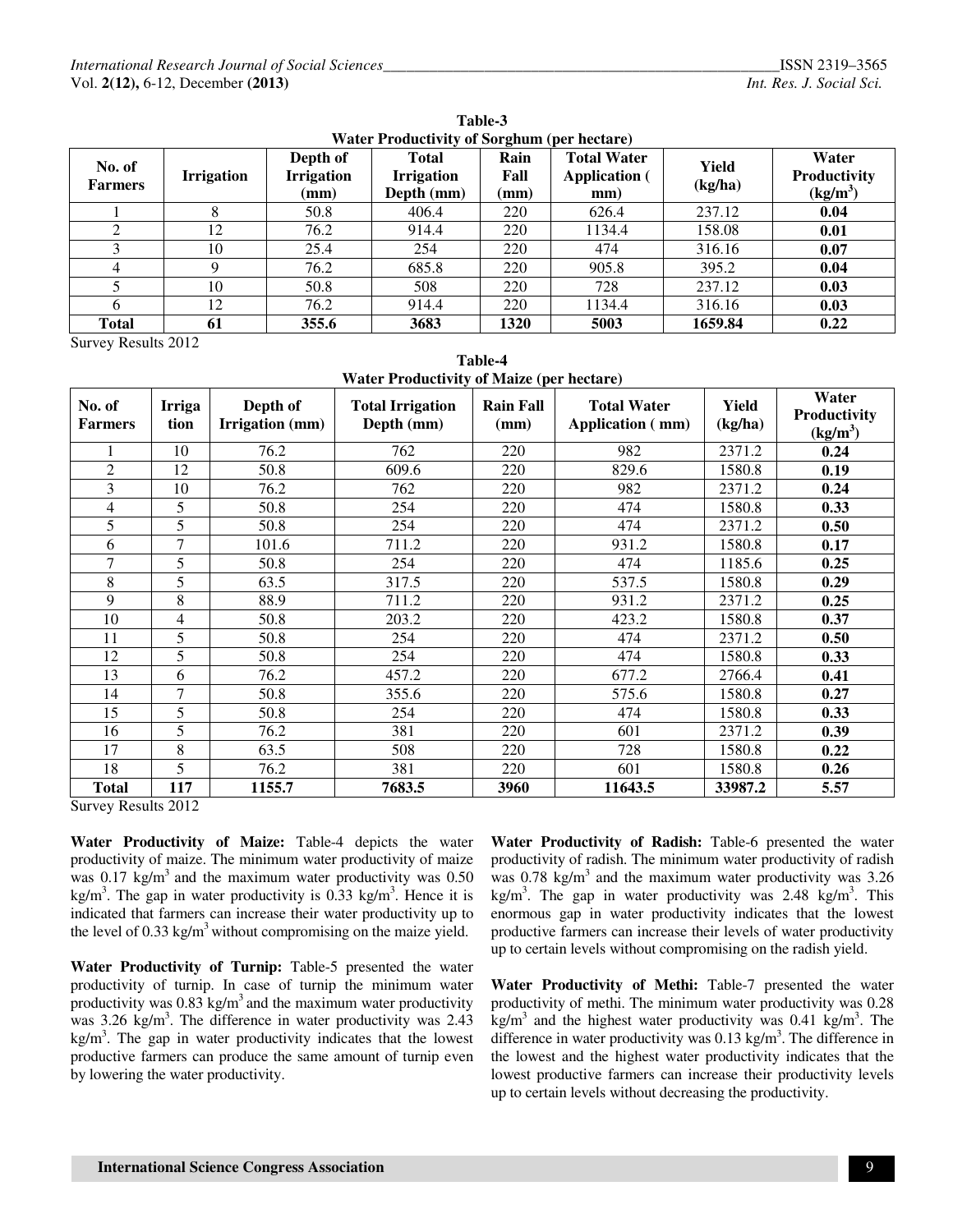**Comparative Analysis of the Water Productivity of Selected Crops:** Table-8 presented the water productivity of the selected crops. The mean water productivity of wheat, sorghum, maize, turnip, radish and methi were 0.46, 0.22, 0.31, 1.91, 1.88 and 0.34 kg/m<sup>3</sup> respectively. The comparative analysis of the water productivity indicates that sorghum has the lowest water productivity followed by the maize and methi while turnip has

the highest water productivity followed by the radish and wheat. The mean water productivity of turnip was  $1.91$  kg/m<sup>3</sup> indicates that from one cubic meter of water 1.91 kg of turnip can be produced. Similarly the mean water productivity of wheat 0.46  $\text{kg/m}^3$  indicates that from one cubic meter of water 0.46 kg of wheat can be produced.

| Table-5                                           |
|---------------------------------------------------|
| <b>Water Productivity of Turnip (per hectare)</b> |

| No. of<br><b>Farmers</b> | <b>Irrigation</b> | Depth of<br><b>Irrigation</b><br>(mm) | <b>Total</b><br><b>Irrigation</b><br>Depth (mm) | $m \sim p$ (p.m. $m \sim p$ )<br>Rain<br>Fall<br>(mm) | <b>Total Water</b><br><b>Application</b><br>(mm) | Yield<br>(kg/ha) | Water<br><b>Productivity</b><br>$(kg/m^3)$ |
|--------------------------|-------------------|---------------------------------------|-------------------------------------------------|-------------------------------------------------------|--------------------------------------------------|------------------|--------------------------------------------|
|                          | 17                | 76.2                                  | 1295.4                                          | 220                                                   | 1515.4                                           | 12646.4          | 0.83                                       |
| 2                        | $\tau$            | 76.2                                  | 533.4                                           | 220                                                   | 753.4                                            | 11065.6          | 1.47                                       |
| 3                        | 12                | 50.8                                  | 609.6                                           | 220                                                   | 829.6                                            | 11856            | 1.43                                       |
| 4                        | 15                | 76.2                                  | 1143                                            | 220                                                   | 1363                                             | 27664            | 2.03                                       |
| 5                        | 8                 | 76.2                                  | 609.6                                           | 220                                                   | 829.6                                            | 23712            | 2.86                                       |
| 6                        | 18                | 50.8                                  | 914.4                                           | 220                                                   | 1134.4                                           | 19760            | 1.74                                       |
| 7                        | 16                | 50.8                                  | 812.8                                           | 220                                                   | 1032.8                                           | 17388.8          | 1.68                                       |
| 8                        | 8                 | 63.5                                  | 508                                             | 220                                                   | 728                                              | 23712            | 3.26                                       |
| <b>Total</b>             | 101               | 520.7                                 | 6426.2                                          | 1760                                                  | 8186.2                                           | 147804.8         | 15.30                                      |

Survey Results 2012

| Table-6                                    |  |  |  |  |  |  |
|--------------------------------------------|--|--|--|--|--|--|
| Water Productivity of Radish (per hectare) |  |  |  |  |  |  |

| No. of<br><b>Farmers</b> | <b>Irrigation</b> | Depth of<br><b>Irrigation</b><br>(mm) | <b>Total</b><br><b>Irrigation</b><br>Depth (mm) | Rain<br>Fall<br>(mm) | <b>Total Water</b><br><b>Application</b><br>(mm) | <b>Yield</b><br>(kg/ha) | Water<br>Productivity<br>(kg/m <sup>3</sup> ) |
|--------------------------|-------------------|---------------------------------------|-------------------------------------------------|----------------------|--------------------------------------------------|-------------------------|-----------------------------------------------|
| 1                        | 17                | 76.2                                  | 1295.4                                          | 220                  | 1515.4                                           | 11856                   | 0.78                                          |
| $\overline{2}$           | 13                | 50.8                                  | 660.4                                           | 220                  | 880.4                                            | 23712                   | 2.69                                          |
| 3                        | 18                | 50.8                                  | 914.4                                           | 220                  | 1134.4                                           | 17388.8                 | 1.53                                          |
| $\overline{4}$           | 15                | 50.8                                  | 762                                             | 220                  | 982                                              | 15808                   | 1.61                                          |
| 5                        | 12                | 76.2                                  | 914.4                                           | 220                  | 1134.4                                           | 9484.8                  | 0.84                                          |
| 6                        | $\tau$            | 76.2                                  | 533.4                                           | 220                  | 753.4                                            | 11065.6                 | 1.47                                          |
| 7                        | 13                | 50.8                                  | 660.4                                           | 220                  | 880.4                                            | 23712                   | 2.69                                          |
| 8                        | 12                | 50.8                                  | 609.6                                           | 220                  | 829.6                                            | 11856                   | 1.43                                          |
| 9                        | 15                | 76.2                                  | 1143                                            | 220                  | 1363                                             | 27664                   | 2.03                                          |
| 10                       | 8                 | 63.5                                  | 508                                             | 220                  | 728                                              | 19760                   | 2.71                                          |
| 11                       | 13                | 50.8                                  | 660.4                                           | 220                  | 880.4                                            | 19760                   | 2.24                                          |
| 12                       | 15                | 76.2                                  | 1143                                            | 220                  | 1363                                             | 19760                   | 1.45                                          |
| 13                       | 13                | 50.8                                  | 660.4                                           | 220                  | 880.4                                            | 23712                   | 2.69                                          |
| 14                       | 20                | 50.8                                  | 1016                                            | 220                  | 1236                                             | 17388.8                 | 1.41                                          |
| 15                       | 18                | 50.8                                  | 914.4                                           | 220                  | 1134.4                                           | 13436.8                 | 1.18                                          |
| 16                       | 16                | 50.8                                  | 812.8                                           | 220                  | 1032.8                                           | 19760                   | 1.91                                          |
| 17                       | 8                 | 63.5                                  | 508                                             | 220                  | 728                                              | 23712                   | 3.26                                          |
| <b>Total</b>             | 233               | 1016                                  | 13716                                           | 3740                 | 17456                                            | 309836.8                | 31.94                                         |

Survey Results 2012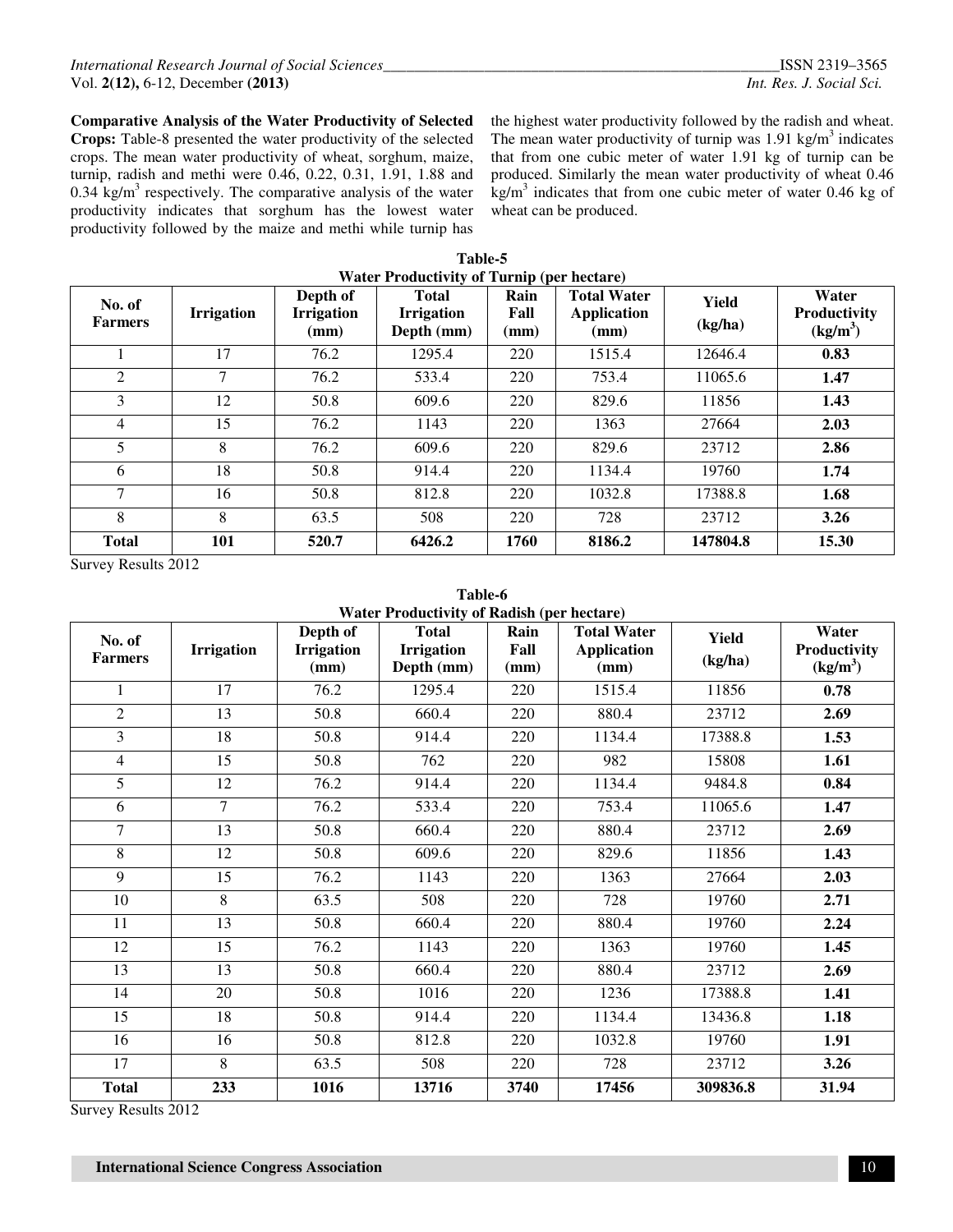| No. of<br><b>Farmers</b> | <b>Irrigation</b> | Depth of<br><b>Irrigation</b><br>(mm) | Total<br><b>Irrigation</b><br>Depth (mm) | Rain<br>Fall<br>(mm) | <b>Total Water</b><br>Application<br>(mm) | Yield (kg/ha) | Water<br><b>Productivity</b><br>$(kg/m^3)$ |
|--------------------------|-------------------|---------------------------------------|------------------------------------------|----------------------|-------------------------------------------|---------------|--------------------------------------------|
|                          | 19                | 50.8                                  | 965.2                                    | 220                  | 1185.2                                    | 3952          | 0.33                                       |
|                          |                   | 76.2                                  | 914.4                                    | 220                  | 1134.4                                    | 3161.6        | 0.28                                       |
|                          | 10                | 50.8                                  | 508                                      | 220                  | 728                                       | 2964          | 0.41                                       |
| Total                    | 41                | 177.8                                 | 2387.6                                   | 660                  | 3047.6                                    | 10077.6       | 1.02                                       |

**Table-7 Water Productivity of Methi (per hectare)** 

Survey Results 2012

| <b>Table-8</b>                                                             |
|----------------------------------------------------------------------------|
| <b>Comparative Analysis of Water Productivity of Selected Crops (Mean)</b> |

| <b>Crops</b> | <b>Irrigation</b> | Depth of<br><b>Irrigation</b><br>(mm) | Total<br><b>Irrigation</b><br>Depth (mm) | Rain<br>Fall<br>(mm) | <b>Total Water</b><br><b>Application</b><br>(mm) | Yield<br>(kg/ha) | Water<br><b>Production</b><br>(kg/m <sup>3</sup> ) |
|--------------|-------------------|---------------------------------------|------------------------------------------|----------------------|--------------------------------------------------|------------------|----------------------------------------------------|
| Wheat        | 7.05              | 59.97                                 | 427.56                                   | 220                  | 647.56                                           | 2832             | 0.46                                               |
| Sorghum      | 10.16             | 59.26                                 | 613.83                                   | 220                  | 833.83                                           | 277              | 0.22                                               |
| Maize        | 6.50              | 64.20                                 | 426.86                                   | 220                  | 646.86                                           | 1888             | 0.31                                               |
| Turnip       | 12.62             | 65.08                                 | 803.27                                   | 220                  | 1023.27                                          | 18476            | 1.91                                               |
| Radish       | 13.70             | 59.76                                 | 806.82                                   | 220                  | 1026.82                                          | 18226            | 1.88                                               |
| Methi        | 13.66             | 59.266                                | 795.866                                  | <b>220</b>           | 1015.86                                          | 3359             | 0.34                                               |

Survey Results 2012

# **Conclusion**

All scenario results confirm the fact that there is an imperative need of proper sustainability and efficient use of available water resources to meet the present and future requirements and socioeconomic objectives of the country. Thus, it is suggested that water productivity at the fields of farmers are low and this was due to over irrigation and no proper idea of exact irrigation timing and knowledge about high efficiency irrigation system. In order to maximize the water productivity there is severe need of proper use of available water through high efficiency irrigation technologies and should create new resources like small dams and ponds to save the surface water for unforgiving condition in the study area. A very small numbers of farmers have used water for agriculture purposes due to water shortage. The dug wells in the study area were very old and majority of farmers pull the water on traditional way. Some of farmers were using electric motors but due to electricity problem they suffered a lot. This paper emphasizes on how to optimally allocate the limited available water to meet up the socioeconomic objectives.

**Recommendations**: i. It will be better to select most suitable and cash crops for the region according to water quantity available, avoid excessive cultivation with optimal tillage and apply manure and fertilizer effectively. ii. To prevent water deficits, taking account of weather conditions and irrigate the field at high frequency and in the exact amounts needed. iii. The Government should be solved the electricity problems and

should fund technical and planning assistance because farmers would benefit from them to evaluate and recommend technologies for their particular situations. iv. Rainwater harvesting allows maximum use of rainfall through ponds, tanks and small dams which can be used for irrigation during dry season. v. partnerships should be build up with government educational and research institutions to provide educational, informational, and training opportunities to growers and water supplier staff. iv. Carries out data analysis of demonstration projects and research to achieve maximum water productivity.

## **References**

- **1.** USAID. Pakistan's Food and Agriculture Systems. This publication was produced by Nathan Associates Inc. for review by the United States Agency for International Development. www.nathaninc.com **(2009)**
- **2.** Government of Pakistan. Ten year perspective development plan 2001-11 and three year development program 2001-2004, Planning Commission, Govt. of Pakistan **(2001)**
- **3.** Cai X. and M. Rosegrant, World water productivity: current situation and future options, In: J.W. Kijne, R. Barker and D. Molden (eds.), *Water productivity in agriculture: limits and opportunities for improvement.*  CABI, Oxford, 163-178 **(2003)**
- **4.** Molden D., Oweis T., Steduto P., Bindraban P., Hanjra M. and Kijne J.W., Improving water productivity: between